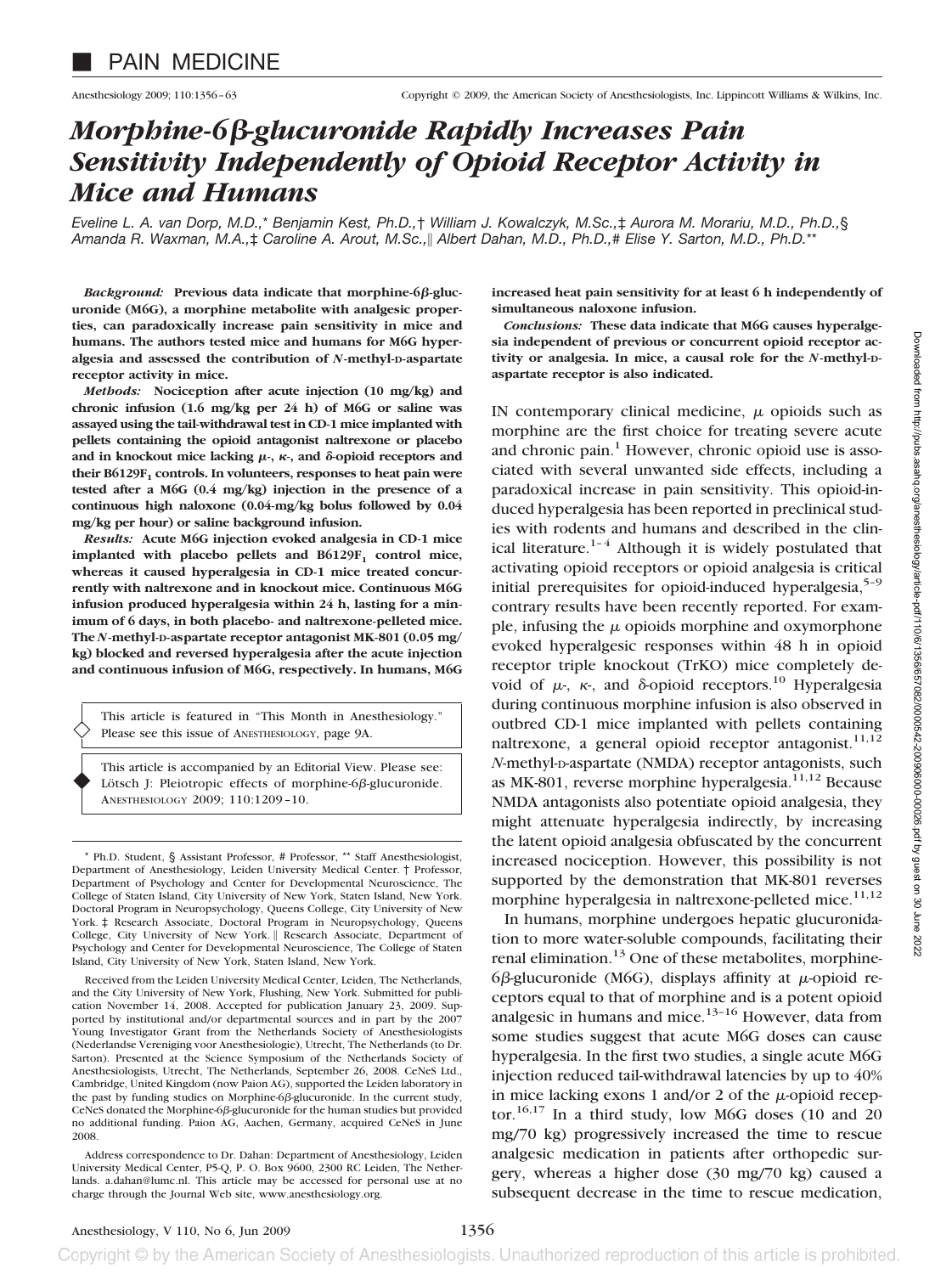which may be considered a manifestation of hyperalgesia.<sup>18</sup> Finally, we recently demonstrated in an open-label study that a single injection of M6G increased pain ratings in healthy volunteers subject to a cutaneous heat pain assay.19 Because M6G hyperalgesia was not the specific aim of these studies, several questions remain. Specifically, it is not known whether M6G causes hyperalgesia independently of opioid receptor activity, or whether NMDA receptors contribute to this effect. Furthermore, because only acute doses of M6G were injected these studies, it is not known what effect longer M6G delivery paradigms might have on nociception. These questions cannot be addressed by simply extrapolating from studies with morphine because morphine metabolism in mice does not yield M6G. Furthermore, morphine conjugation in rodents and humans also yields morphine-3-glucoronide (M3G), a pronociceptive metabolite thought to underlie morphine hyperalgesia.<sup>10-12,20,21</sup> If both morphine metabolites are indeed pronociceptive, it would not be possible to distinguish between their hyperalgesic effects in human subjects treated with morphine.

Here, we addressed these issues by assaying nociceptive sensitivity in mice and human volunteers injected with an acute M6G dose. The contribution of opioid receptors to M6G hyperalgesia was assessed by treating subjects concurrently with an opioid receptor antagonist. Additional evidence was obtained by testing TrKO mice devoid of  $\mu$ -,  $\kappa$ -, and  $\delta$ -opioid receptor types under identical conditions. The long-term consequences of M6G infusion on nociception was also assessed by assaying nociception daily in mice subject to 6 days of continuous M6G infusion. For both acute and chronic M6G treatment conditions, the ability of the noncompetitive NMDA receptor antagonist MK-801 to reverse hyperalgesia in mice was tested. Because MK-801 can potentiate latent M6G analgesia concurrent with hyperalgesia, mice in this treatment condition were also simultaneously treated with naltrexone.

# **Materials and Methods**

## *Animal Studies*

**Subjects and Nociceptive Assay.** All procedures were approved by the College of Staten Island/City University of New York Institutional Animal Care and Use Committee (New York, New York) and conform to guidelines of the International Association for the Study of Pain. Adult male CD-1 mice were purchased (Charles Rivers, Kingston, NY), whereas TrKO mice (gift of John Pintar, Ph.D., Professor, Robert Wood Johnson Medical School, Piscataway, New Jersey) were derived by crossbreeding mice singly deficient in the genes coding for  $\mu$ ,  $\delta$ , and  $\kappa$  receptors using standard homologous recombination techniques.<sup>22,23</sup> Accordingly, B6129F<sub>1</sub> mice were bred and served as TrKO controls. The combinatorial mice are devoid of brain or spinal cord [3H]naloxone

receptor labeling, indicating the complete absence of any  $\mu$ -,  $\delta$ -, or  $\kappa$ -opioid receptor subtype, and lack gross behavioral or anatomical alterations. $22,23$  Mice were maintained on a 12:12 h light–dark cycle in a climatecontrolled room with free access to food and tap water. Each subject was used once, and for all studies a minimum of six mice were used in every experimental group. The tail-withdrawal test of D'Amour and Smith was chosen for its stability in the context of repeated testing.<sup>10-12,24</sup> Tails of the mice were immersed in water maintained at  $47.3^{\circ} \pm 0.2^{\circ}$ C, which elicits preopioid baseline latencies between 9 and 11 s, minimizing possible floor effects during hyperalgesia. Latency withdrawal was recorded twice at 30-s intervals and averaged. A cutoff latency of 30 s was used to prevent tissue damage. Nociception was tested near midphotophase to reduce circadian effects on the test results.<sup>25</sup>

**Drug Delivery.** Morphine-6ß-glucuronide (National Institute on Drug Abuse Drug Supply Program, Bethesda, MD) and MK-801 (Sigma-Aldrich, St. Louis, MO) were dissolved in saline and injected subcutaneously. Acute doses were injected in a volume of 10 ml/kg, whereas continuous infusion was achieved using osmotic pumps (Alzet model 2001; Alza, Mountain View, CA). $10-12$  The pumps were implanted during oxygen–isoflurane anesthesia through a small dorsal midline incision. Osmotic pumps afford continuous opioid infusions and control for hyperalgesia associated with withdrawal in opioid-dependent subjects that potentially confounds experiments in which chronic opioid treatment is accomplished *via* repeated acute injections.<sup>26</sup> Pellets containing 30 mg of the general opioid receptor antagonist naltrexone or a placebo formulation (National Institute on Drug Abuse Drug Supply Program) were wrapped in nylon mesh and subcutaneously implanted in the nape of the neck 24 h before M6G delivery by acute injection or continuous infusion. In rats, 30-mg naltrexone pellets substantially elevate naltrexone plasma levels 1 h after implantation, and sustain pharmacologically active levels of naltrexone such that there is a greater than 50-fold rightward shift of the morphine analgesia dose–response curve 8 days later.27 In mice, naltrexone pellets completely abolished the analgesic effect of an acute 10-mg/kg morphine injection starting 24 h after implantation (coinciding here with start of M6G infusion) and for a minimum of 7 additional days.<sup>11</sup>

**Study Design.** Nociception was assayed before (*i.e.*, baseline) and at 30-min intervals for 120 min after an acute M6G (10 mg/kg) or saline injection in CD-1 mice implanted with naltrexone or placebo pellets. TrKO mice and their  $B6129F_1$  controls were subject to the identical acute injection protocol with the exception that they were not implanted with pellets of any kind. The effect of continuous M6G (1.6 mg/kg/24 h) or saline infusion on nociception was tested for 6 consecutive infusion days in separate groups of CD-1 mice implanted

Anesthesiology, V 110, No 6, Jun 2009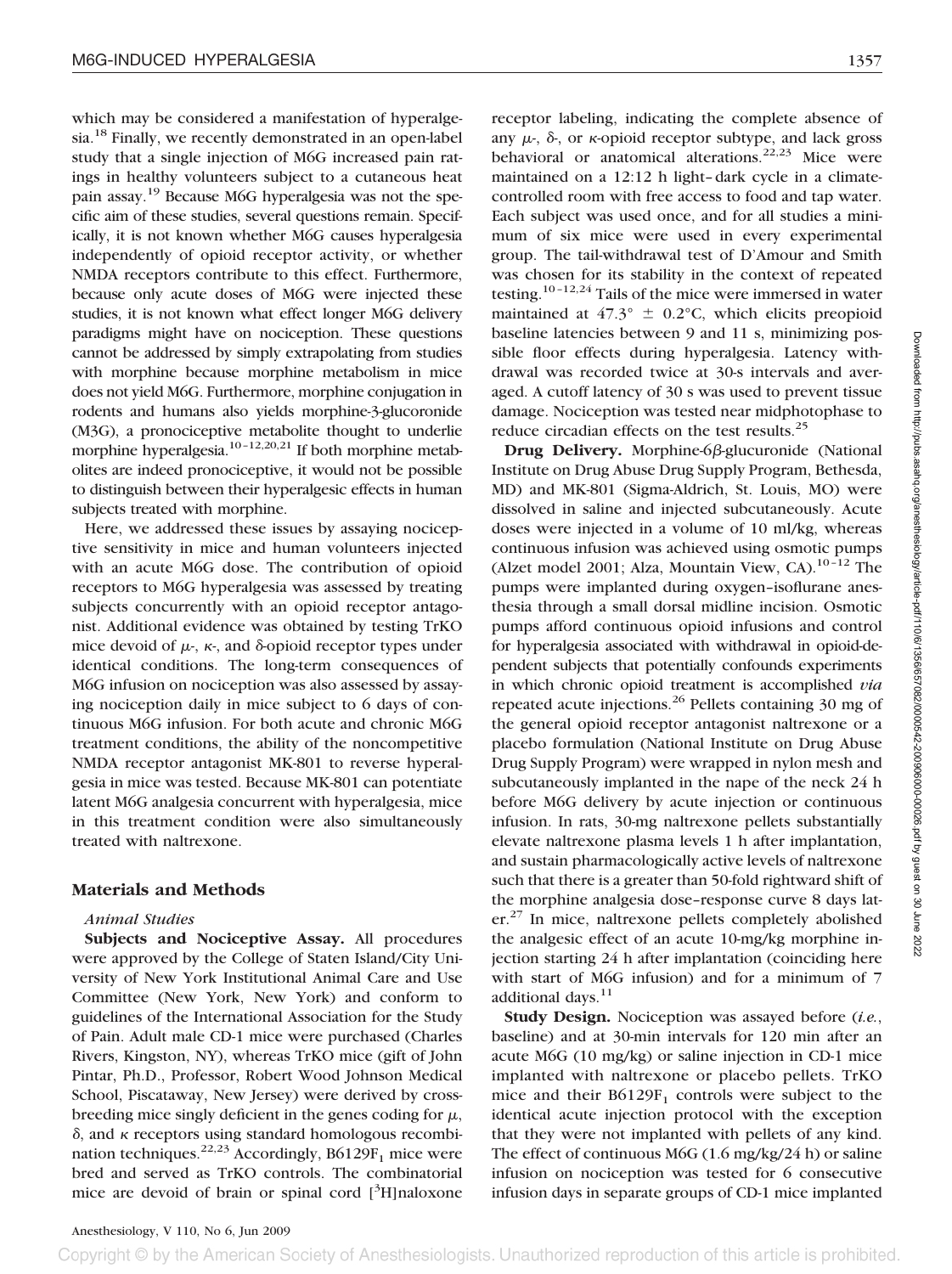with naltrexone or placebo pellets. In these groups, withdrawal latencies were measured before the start of infusion (baseline) and on each subsequent day. Finally, the ability of an acute MK-801 (0.05 mg/kg) dose to reverse M6G hyperalgesia was tested in separate groups of CD-1 mice implanted with naltrexone pellets. The MK-801 dose chosen for study does not increase tail-withdrawal latencies in naive or saline-infused mice.<sup>10,12,28</sup> For the acute M6G condition, mice were first injected with MK-801 and then an acute M6G dose (10 mg/kg) 30 min later. Nociception was assayed immediately before the M6G injection (baseline) and at 30-min intervals for the next 2 h. Mice subject to continuous M6G infusion (1.6 mg/kg per 24 h) were assayed for nociception before infusion (baseline) and on day  $4$  (t = 0), at which time all mice were hyperalgesic in agreement with the continuous infusion study above. Immediately after assaying nociception on day 4, MK-801 was injected and nociception was reassessed at 30-min intervals for 2 h. Control mice in both acute and chronic M6G conditions were injected with saline vehicle instead of MK-801.

Data Analysis. Withdrawal latencies were analyzed (GB Stat; Dynamic Microsystems, Silver Spring, MD) using a three-way analysis of variance (pretreatment [placebo-naltrexone pellets]  $\times$  drug [saline–M6G]  $\times$  postdrug interval) except for latencies obtained after MK-801 injection, which were subject to two-way analysis of variance (treatment [MK-801-saline]  $\times$  posttreatment interval). The Fisher least significant difference method (protected *t* tests) was used for *post hoc* comparisons. *P* values less than 0.05 were considered significant. All animal values are reported as group mean  $\pm$  SEM withdrawal latencies.

#### *Human Studies*

**Subjects.** Forty human volunteers (aged 18–39 yr; 20 women and 20 men; body mass index  $\leq$ 30 kg/m<sup>2</sup>) were recruited to participate in the studies after approval of the protocols was obtained from the Leiden University Medical Center Human Ethics Committee (Commissie Medische Ethiek, Leiden, The Netherlands) and after giving written informed consent. All candidates underwent a physical examination, and only healthy subjects without a history of illicit drug use or psychiatric illness were allowed in the study. All subjects were advised not to eat or drink for at least 8 h before the start of the study.

The subjects were randomly allocated to one of four treatment groups. Twenty subjects were injected with 0.4 mg/kg intravenous M6G; 10 of these (5 men) had an intravenous background infusion of naloxone (0.04 mg/kg bolus, followed by  $0.04$  mg  $\cdot$  kg<sup>-1</sup>  $\cdot$  h<sup>-1</sup>), and the 10 others (5 men) had an intravenous background of normal saline. Twenty subjects were injected with intravenous placebo (0.9% NaCl); 10 of these subjects (5 men) had an intravenous background infusion of naloxone (0.04-mg/kg bolus, followed by 0.04 mg  $\cdot$  kg<sup>-1</sup>  $\cdot$  $h^{-1}$ ), and the 10 others (5 men) had a intravenous background infusion of normal saline. The naloxone– saline infusion started 30 min before the M6G–placebo infusion and lasted for 2.5 h (end of study). Thermal pain measurements were performed just before the naloxone bolus infusion ( $t = -30$  min), just before the M6G bolus infusion  $(t = 0 \text{ min})$ , and next at 10-min intervals (first hour of the study) and 20-min intervals (second hour of the study).

**Drugs.** Morphine-6 $\beta$ -glucuronide was donated by CeNeS Ltd. (Cambridge, United Kingdom; now Paion AG, Aachen, Germany), and naloxone was purchased from Orpha-Devel GmbH (Pukersdorf, Austria). Placebo– saline (0.9% NaCl) was manufactured by the local pharmacy. Randomization†† and preparation of the syringes was performed by a physician not involved in the study. M6G bolus was infused over 90 s, and naloxone bolus was infused over 120 s.

**Pain Measurements.** Heat pain was induced using a TSA-II device running the WinTSA 5.32 software package (Medoc Ltd., Ramat Yishai, Israel).<sup>29</sup> Using a 3-cm<sup>2</sup> Peltier element or thermode, the skin of the volar side of the left forearm was stimulated with a gradually increasing stimulus (0.5°C/s). Baseline temperature was set at 32°C. Subjects were asked to rate their pain verbally on a scale from 0 (no pain) to 10 (worst pain imaginable), *i.e.*, a numerical rating scale (NRS). After the subjects were familiarized with the device and NRS scoring, the NRS to three heat stimuli was assessed with the following peak temperatures: 47°, 48°, and 49°C. The lowest stimulus causing an NRS  $\geq$  5 and  $\leq$  7 was used in the remainder of the study. The test data were discarded. Next, baseline values were obtained in triplicate (the averaged value was used in the data analysis). To prevent frequent stimulation of just one part of the skin, we divided the volar side of the test arm into six zones and moved the thermode from zone to zone (1 to 6 and back) between subsequent stimuli.<sup>29</sup>

**Data Analysis.** In a previous study on the effect of low-dose alfentanil on thermal antinociception using the TSA II device, we observed significant analgesic effects (mean reduction in visual analog score from 8 to 2 cm) in 10 subjects. $29$  Based on these data, we initially performed a pilot study (open design) showing that 0.4 mg/kg intravenous M6G was analgesic using an electrical pain assay but hyperalgesic using heat pain,<sup>19</sup> and set the sample size for the current study at  $n = 10$  per treatment level. To assess the effect of the intravenous drug infusion over time, an analysis of variance using a repeatedmeasures design was performed (factor  $=$  NRS). To assess the effect of naloxone *versus* saline treatment, we calculated time-adjusted area-under-the- $\Delta$ effect curves

<sup>††</sup> We used randomization lists from wwww.randomization.com. Accessed September 22, 2006.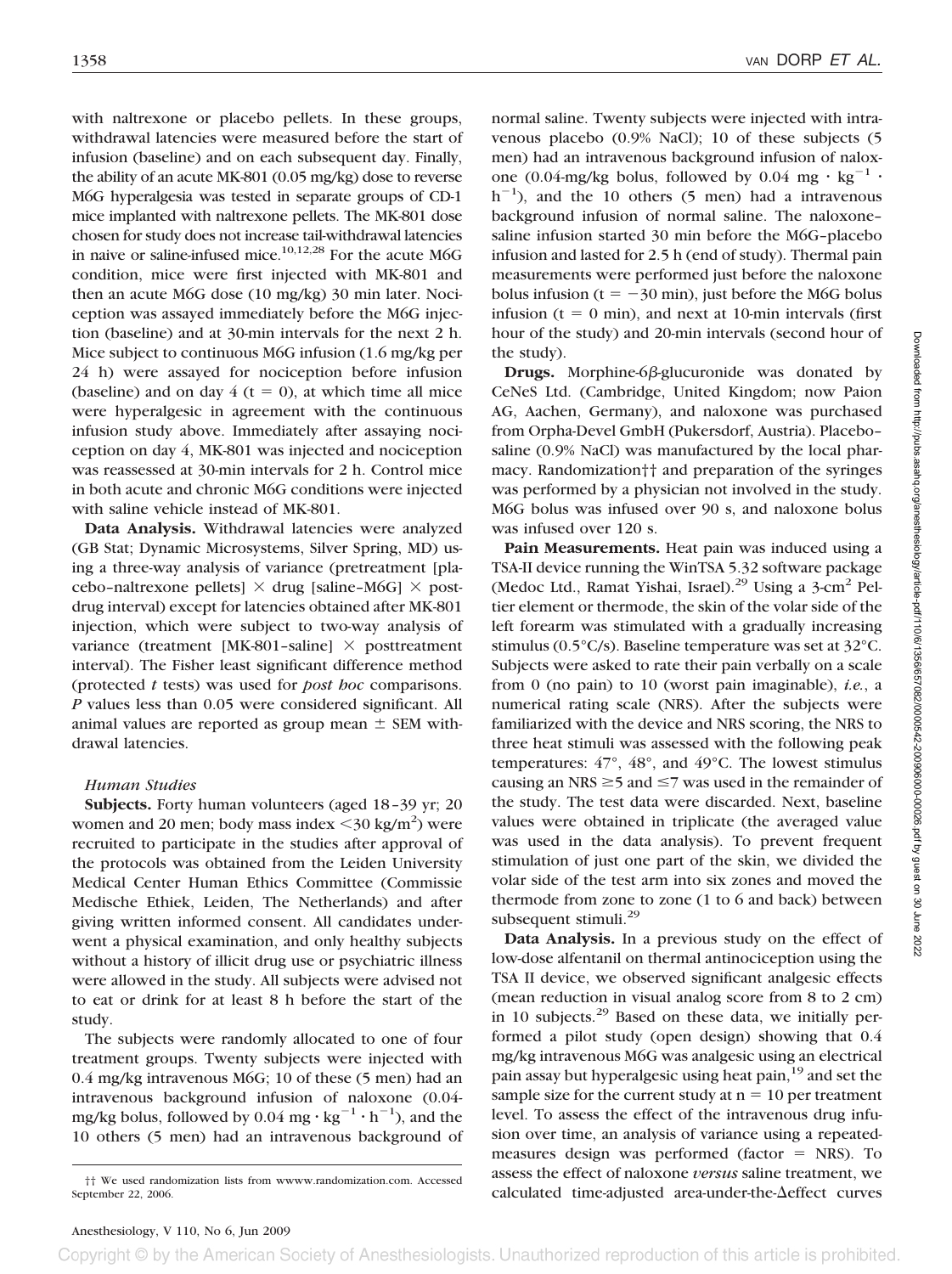**Fig. 1. Two-hour time course of tail-withdrawal latencies after a single subcutaneous injection of 10 mg/kg morphine-6** glucuronide (M6G; given at  $t = 0$ ) in mice. **(***A***) CD-1 mice implanted with placebo**  $(squares, n = 6)$  or naltrexone  $(NTX)$ pellets (*circles*,  $n = 11$ ) 24 h before M6G **injection. (***B***) Opioid receptor triple knockout mice (TrKO;** *circles***, n 7) and the 129XB6F1 control animals (***squares***, n 7). Significant treatment, time, and time treatment effects were observed (all** *P* **< 0.001).** *Post hoc* **comparisons: \*** *P* **< 0.01 and \*\*** *P* **< 0.05** *versus* **pre-M6G baseline (BL). Data are mean SEM latencies obtained before M6G infusion (0) and at 30-min intervals during M6G infusion.**



(where  $\Delta$ effect is the effect above the pre-M6G-placebo value) using the trapezoidal rule and tested the significance of differences by *t* test. A separate analysis was performed in M6G-treated and placebo-treated subjects. *P* values less than 0.05 were considered significant. Values reported are mean  $\pm$  SEM.

#### **Results**

#### *Animal Studies*

**Nociception after Acute M6G Injection.** As illustrated in figure 1A, an acute 10-mg/kg M6G dose increased withdrawal latencies for at least 120 min in CD-1 mice implanted with placebo pellets  $(P \leq 0.01)$ . In contrast, this potent analgesia was not evident in naltrexone-pelleted controls. Instead, M6G increased nociception, thereby significantly reducing tail-withdrawal latencies from baseline (10.5  $\pm$  0.4 s) at t = 90 min (8.3  $\pm$  0.2 s;  $P < 0.05$ ) and t = 120 min (7.8  $\pm$  0.3 s;  $P < 0.01$ ). Similar results were obtained when assaying nociception after acute M6G (10 mg/kg) injection in TrKO mice and their  $B6129F<sub>1</sub>$  controls (fig. 1B). M6G caused maximal analgesia for a minimum of 120 min in control mice, whereas it caused only significant hyperalgesia during the same time period in TrKO mice lacking  $\mu$ -,  $\kappa$ -, and  $\delta$ -opioid receptors. For all strains in both acute M6G conditions, saline injection in either placebo- or naltrexone-pelleted mice did not alter withdrawal latencies from baseline values (data not shown for clarity). This finding is consistent with previous reports.<sup>10-12,28,30</sup>

**Nociception during Continuous M6G Infusion.** Continuous subcutaneous M6G infusion (1.6 mg/kg per 24 h) produced no detectable analgesia in either placeboor naltrexone-pelleted mice. Instead, increased nocicepmagnitude of this hyperalgesia was at a maximum on infusion day 4, where baseline latencies were reduced Α  $10$  $\overline{9}$ 8  $\overline{7}$ 

tion was evident starting on infusion day 1 and continued until the end of study on day 6 (figs. 2A and B). The



**Fig. 2. Six-day time course of tail-withdrawal latencies in CD1 mice during the continuous subcutaneous infusion of mor** $phine-6\beta$ -glucuronide (M6G; infusion rate  $= 1.6$  mg/kg per **24 h). (***A***) M6G effect in mice implanted with placebo pellets**  ${(\textit{squares}, n = 6)}$ . (*B*) M6G effect in mice implanted with nal**trexone pellets (***circles***,**  $n = 6$ **). Pellets were implanted 24 h** before starting the M6G infusion. Data are mean  $\pm$  SEM laten**cies obtained before M6G infusion (***i.e.***, baseline [BL]) and at daily intervals during M6G infusion. Significant main effects were observed for time (** $P < 0.0001$ **) and time**  $\times$  **treatment (** $P <$ **0.01), but not for treatment (***P* **> 0.05).** *Post hoc* **comparisons: \*** *P* **< 0.01** *versus* **BL.**

## Anesthesiology, V 110, No 6, Jun 2009

Copyright © by the American Society of Anesthesiologists. Unauthorized reproduction of this article is prohibited.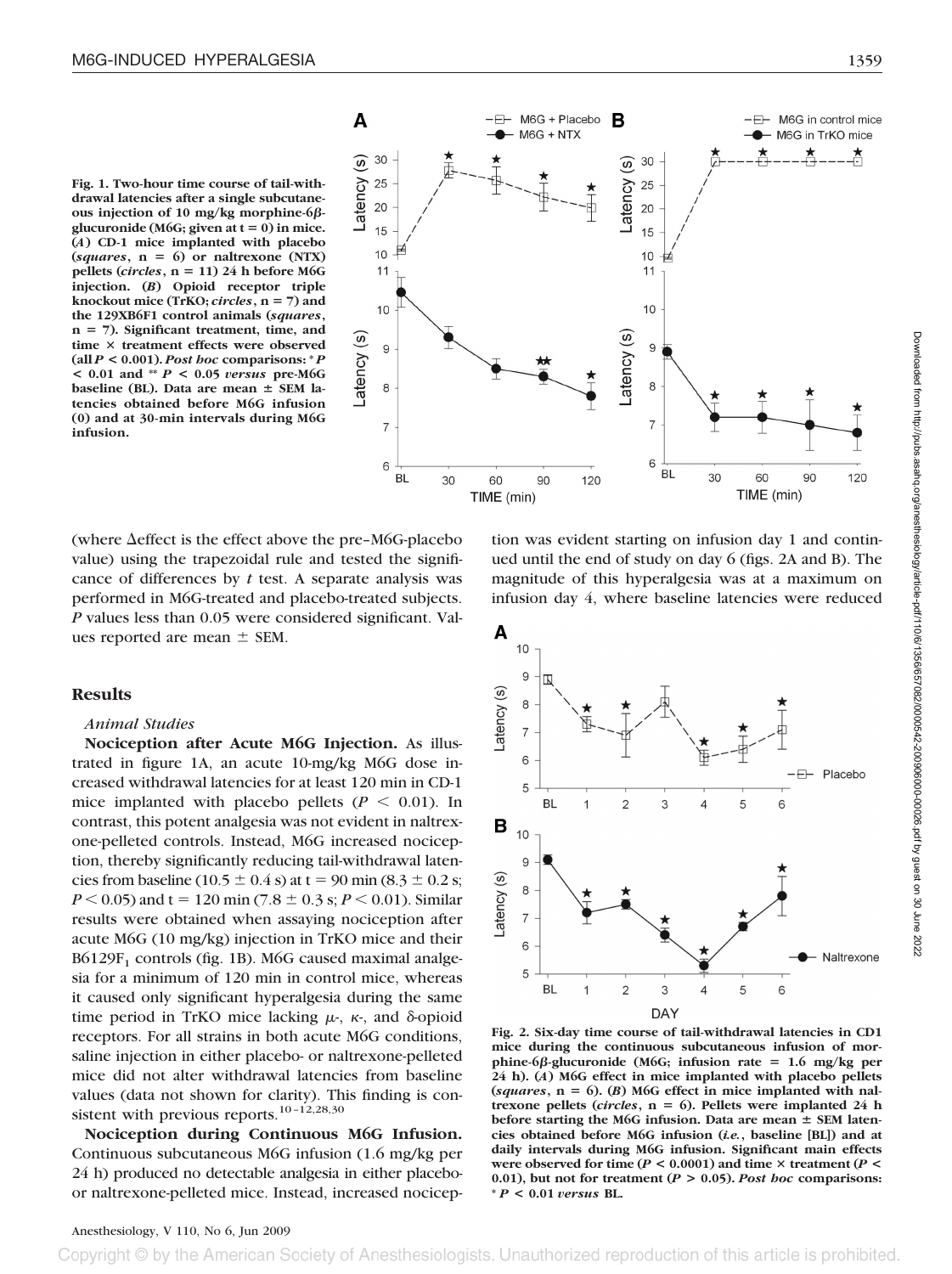

**Fig. 3. Effect of an acute injection of MK-801 on tail withdrawal latencies in CD-1 mice given morphine-6-glucuronide (M6G) by acute injection (10 mg/kg) (***A***) or CD-1 mice on the fourth day of a continuous infusion of M6G (infusion rate: 1.6 mg/kg per 24 h) (***B***). All mice were implanted with pellets containing the opioid receptor antagonist naltrexone. (***A***) Acute: Thirty minutes after 0.05 mg/kg subcutaneous MK-801 or saline injec**tion, 10 mg/kg M6G was injected at  $t = 0$ . Subsequently, tailwithdrawal latencies were followed for 2 h. *Squares* = MK-801  $(n = 6)$ ; *triangles* = saline  $(n = 6)$ . (*B*) Chronic: During the **continuous subcutaneous infusion of M6G, 0.05 mg/kg subcutaneous MK-801 (***up triangles***, n 6) or saline (***down triangles***, n 6) was injected just after the latency measurement on day 4** (pre–MK-801 latencies here shown at  $t = 0$ ). Significant treat**ment, time, and time treatment effects were observed (all** *P* **<** 0.01). Data are mean  $\pm$  SEM. Post hoc comparisons:  $^*P$  < 0.01 *versus* pre-M6G baseline (BL).  $\#P < 0.01$  *versus*  $t = 0$ .

from 8.9  $\pm$  0.2 s to 6.1  $\pm$  0.3 s in placebo-pelleted mice  $(P < 0.01$ ; fig. 2A) and from  $9.1 \pm 0.2$  s to  $5.3 \pm 0.2$  s in mice implanted with naltrexone pellets ( $P \le 0.01$ ; fig. 2B). The magnitudes of the latency reductions in placebo- and naltrexone-pelleted mice were highly similar throughout the 6 test days and significantly differed from each other on day 3 only. As in previous studies,  $10-12$ withdrawal latencies did not differ from baseline values during saline infusion in either placebo- or naltrexonepelleted mice (data not shown for clarity).

**Effect of NMDA Receptor Blockade on M6G Hyperalgesia.** Mice injected with saline 30 min before an acute M6G (10 mg/kg) dose displayed significant reductions in withdrawal latencies relative to baseline at  $t =$ 60 min (fig. 3A). In contrast, no hyperalgesia was manifest at any time after the identical M6G dose in subjects injected with MK-801 (0.05 mg/kg) instead of saline. Figure 3B illustrates pain responses in mice subject to continuous M6G infusion. Latencies were significantly increased relative to preinfusion baseline values (9.6  $\pm$ 0.5 s) at t = 0 on day 4 (7.2  $\pm$  0.2 s; *P* < 0.01), whereas a subsequent MK-801 (0.05 mg/kg) injection reversed this hyperalgesia, increasing withdrawal latencies to the baseline values obtained before the start of the M6G infusion within 30 min  $(9.9 \pm 0.1 \text{ s}; P \le 0.01 \text{ vs. } t = 0$ values) and remaining elevated for at least 120 min. In contrast, injecting saline instead of MK-801 did not alter latencies in a separate group of M6G-infused control mice displaying significant hyperalgesia of approximately equal magnitude on day 4.

#### *Human Studies*

The naloxone infusion scheme was designed to achieve a steady state concentration greater than 10 ng/ml, which is assumed to cause full reversal of  $\mu$ -,  $\kappa$ -, and  $\delta$ -opioid receptors, even when dealing with highaffinity opioids. $31,32$  The estimated Cp naloxone (using the following pharmacokinetic parameter values<sup>32</sup>:  $V_1$  = 14.0 l,  $V_2 = 109$  l,  $CL_1 = 3.60$  l/min,  $CL_2 = 5.05$  l/min) is 14 ng/ml throughout the measurement period of the study ( $t = 0 - 120$  min).

Subjects receiving M6G (0.4 mg/kg intravenous) showed increased pain responses irrespective of the naloxone or saline background infusion (figs. 4A and B), significantly different from baseline  $(t = 0)$  from  $t =$ 30 to  $t = 120$  min. NRS increased from  $6.2 \pm 0.2$  ( $t = 0$ min) to a maximum of  $7.2 \pm 0.2$  at t = 60 min in the naloxone group ( $P < 0.05$ ), and from  $6.0 \pm 0.2$  (t = 0 min) to a maximum of  $7.1 \pm 0.3$  at t = 100 min in the placebo group ( $P \le 0.05$ ). Area-under-the- $\Delta$ effect curves did not differ between groups:  $0.76 \pm 0.27$  mA (saline) *versus*  $0.66 \pm 0.24$  mA (naloxone). Subjects receiving placebo–saline (fig. 4C) and placebo–naloxone (fig. 4D) showed no systematic changes in NRS. Area-under-the- $\Delta$ effect curves did not differ between the two placebo groups:  $0.10 \pm 0.15$  mA (saline) *versus*  $-0.16 \pm 0.13$  mA (naloxone).

### **Discussion**

The main findings in mice are as follows: (1) Acute M6G injection increases pain sensitivity in mice subject to opioid receptor blockade by naltrexone and in TrKO mice lacking  $\mu$ -,  $\kappa$ -, and  $\delta$ -opioid receptors; (2) continuous M6G infusion causes long-lasting (6-day minimum) increases in pain sensitivity that start within 24 h, irrespective of the presence or absence of opioid receptor blockade with naltrexone; and (3) NMDA receptor blockade with MK-801 respectively blocks or reverses the increased pain sensitivity induced by the acute injection or continuous infusion of M6G in naltrexonepelleted mice. In humans, we observed that a single intravenous injection of M6G increased pain sensitivity for at least 6 h (fig. 4). Furthermore, consistent with our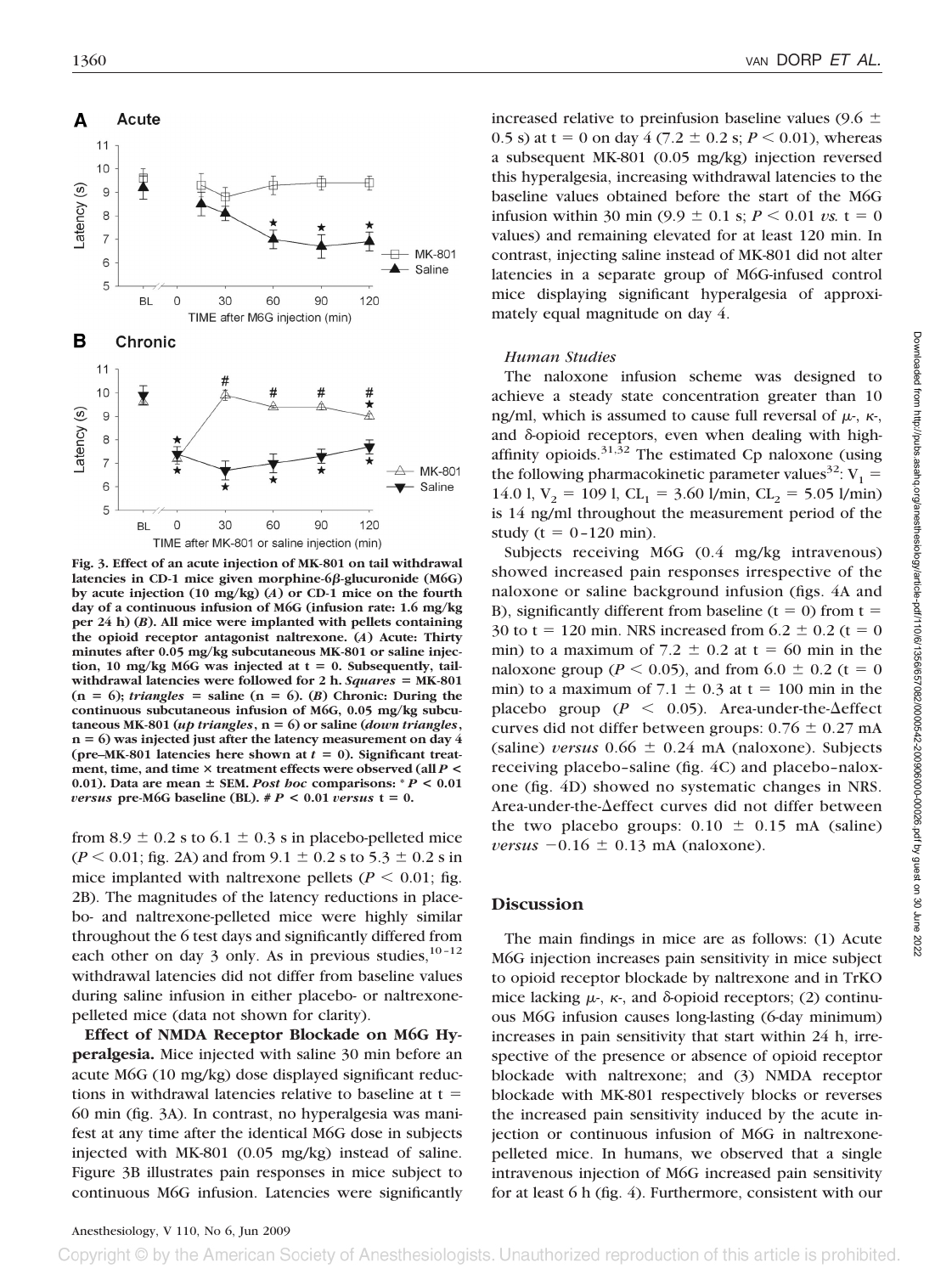**Fig. 4. Influence of 0.4 mg/kg morphine-6-glucuronide (M6G) and placebo on experimental heat pain responses in human volunteers during background exposure to saline and background exposure to naloxone. During a saline (***A***) and naloxone (***B***) background infusion, M6G causes an immediate and persistent hyperalgesic response. In contrast, placebo produces no consistency in response independent of the background infusion (***C***, saline, and** *D***, naloxone). Naloxone and saline were given as an intravenous bolus of 0.043 mg/kg (***down arrows***), 30 min before M6G or placebo injection (***up arrows***), followed by a continuous infusion of 0.043 mg/kg per hour. Values are mean SEM; different** *symbols* **indicate different groups of 10 subjects. Significant main effects: (***A***) M6G–saline,** *P* **< 0.01; (***B***) M6G–naloxone,** *P* **< 0.001.** *Post hoc* comparisons:  $P < 0.05$  *versus*  $t = 0$ . **NRS numerical rating pain scale.**



findings in mice, the increased pain sensitivity observed after M6G injection in humans exposed to a noxious thermal stimulus persisted during the simultaneous continuous infusion of naloxone to block opioid receptors.

An array of mechanisms is proposed to underlie opioid-induced hyperalgesia. For example, opioids can directly activate a subpopulation of opioid receptors coupled to an excitatory (*i.e.*, G<sub>s</sub>) effector mechanism, distinct from those  $(i.e., G<sub>i/o</sub>-coupled)$  mediating analgesia, to prolong the action potential of dorsal root ganglion neurons.7 Others provide evidence consistent with the hypothesis that hyperalgesia is an adaptive response. In such a scenario, increased nociception is a consequence of an opioid receptor–mediated opponent process acting as a foil to opioid analgesia.<sup>7</sup> A series of studies also describe a system-wide mechanism integrating spinopetal projections from the rostroventral medulla with spinal alterations that modulate primary afferent activity.<sup>6</sup> Despite their diversity, these accounts unanimously characterize hyperalgesia as a consequence of opioid receptor activity or analgesia. However, here we report that M6G hyperalgesia is manifest in mice and humans treated concurrently with high enough doses of opioid antagonist so that opioid receptors (and analgesia) are completely blocked. Furthermore, we observed M6G hyperalgesia in TrKO mice where  $\mu$ -,  $\kappa$ -, and  $\delta$ -opioid receptors are altogether absent. Importantly, there were no changes in nociception in naltrexone- or placebo-pelleted mice injected with saline, indicating that hyperalgesia was a consequence of M6G exposure. Therefore, the current data indicate that M6G causes hyperalgesia in

mice and humans that, like morphine and oxymorphone hyperalgesia in mice, $10^{-12}$  is independent of concurrent opioid receptor activity or analgesia.

We have previously demonstrated that morphine and oxymorphone can cause hyperalgesia *via* mechanisms unrelated to their opioid activity.<sup>10-12</sup> To this list of clinically relevant opioids we now include M6G, which is currently undergoing phase 3 clinical trials.<sup>18,33</sup> Therefore, despite the fact that all three opioids preferentially act *via* the  $\mu$ -opioid receptor, their hyperalgesic liability is unrelated to their common opioid receptor pharmacodynamics. We and others have previously speculated that opioid-induced hyperalgesia might result from the conjugation of the parent opioid compound at the  $3'$ position into pronociceptive glucuronide metabolites.<sup>10-12,20,21</sup> M3G, for example, is the most abundant morphine metabolite<sup>34</sup> and has no detectable affinity at any opioid receptor subtype or analgesic effect,  $30,35-38$ and systemic M3G doses can decrease tail-withdrawal responses in mice and evoke agitation to even innocuous touch in rats that is not diminished by naloxone.  $^{4,30}$  M3G accumulation has also long been thought to underlie morphine hyperalgesia in humans. Oxymorphone metabolism as well yields oxymorphone-3-glucuronide, a metabolite similar to M3G.<sup>39</sup> With regard to M6G, itself a morphine metabolite, we are not aware of any reports showing that M6G metabolism directly yields any neuroexcitatory or pronociceptive fragments. However, M6G injection increases M3G levels within 60 min in mice, an effect attributable to the metabolism of morphine that is generated from the enterohepatic circula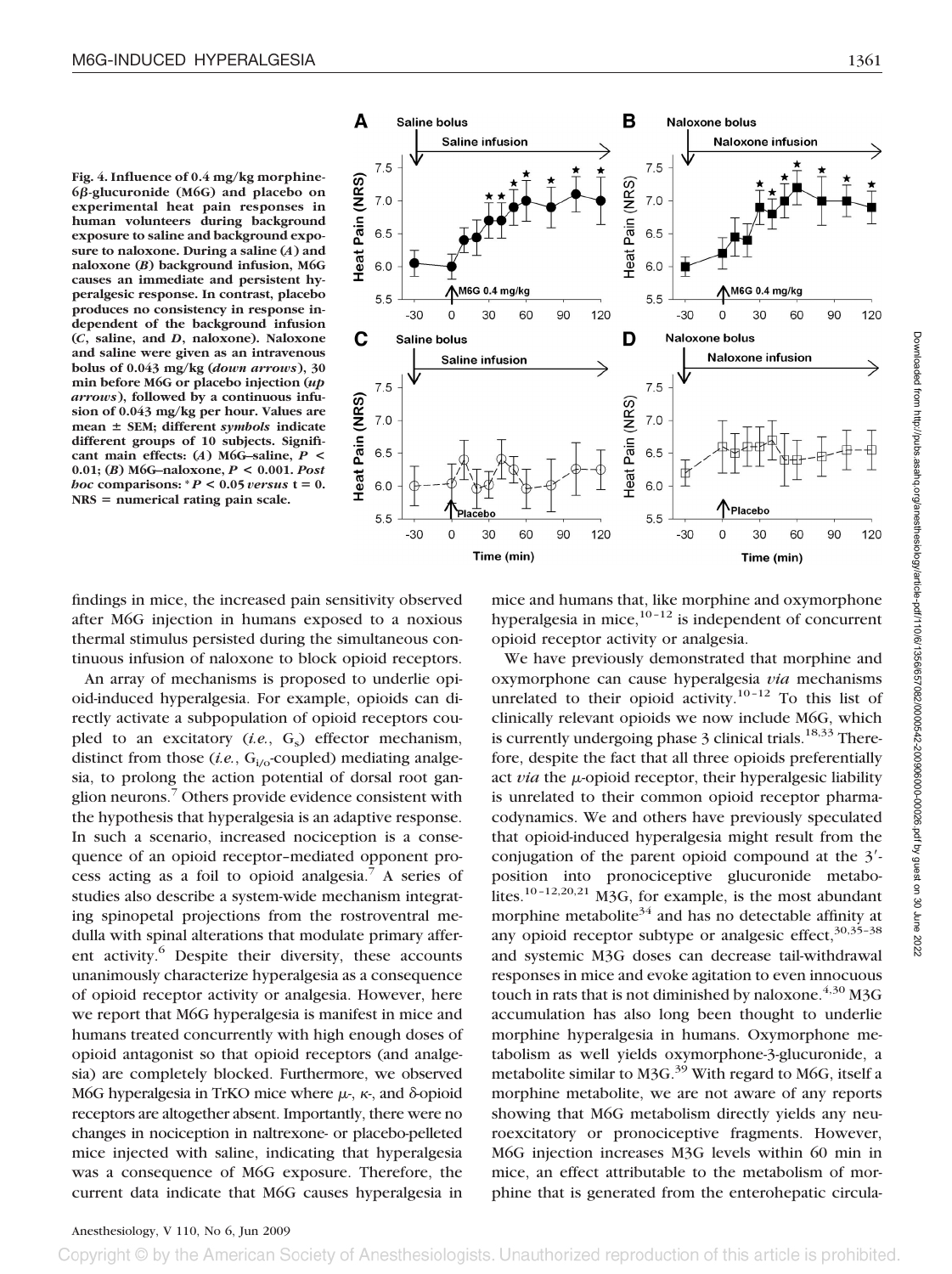tion of M6G. $40$  Here, the onset of hyperalgesia after an acute M6G injection in naltrexone-pelleted mice was generally similar  $(t = 90 \text{ min})$ . Further implicating the contribution of M3G is our finding that the NMDA receptor antagonist MK-801 blocked or reversed hyperalgesia elicited by an acute injection or the continuous infusion of M6G, respectively. Although the M3G binding site and mechanism of action are not known, the neuroexcitatory effects of M3G are thought to involve NMDA receptor activity, and NMDA receptor antagonists dose-dependently reduce M3G symptoms, including enhanced nociception. $35,41,42$  However, based on data from a previous study,  $^{40}$  it is unlikely that the acute M6G dose injected here would result in physiologically relevant concentrations of M3G to cross the blood–brain barrier, although such an accumulation may be possible during continuous M6G infusion. In humans, M3G levels remain undetected after an acute M6G injection, and acute M3G injection in humans was without effect on nociception.37,38,42 Therefore, at this time, we can only speculate as to whether M3G might contribute to M6G hyperalgesia. Accordingly, any such contribution may be dependent on the duration of M6G exposure (*i.e.*, acute injection or continuous infusion) and the species studied. These issues will comprise the specific aims of future studies.

Regardless of the mechanism underlying morphine, oxymorphone, and M6G hyperalgesia, or whether all three opioids cause hyperalgesia *via* common mechanisms, the current data suggest that hyperalgesia after M6G has a more rapid onset and is more robust. For example, we previously showed that an acute subcutaneous morphine or oxymorphone injection in TrKO mice at doses identical to M6G doses administered here (10 mg/kg) did not reduce tail-withdrawal latencies even after  $120 \text{ min.}^{10}$  In contrast, here we report that opioid receptor blockade significantly reduced withdrawal latencies within 90 min in CD-1 mice. Furthermore, whereas hyperalgesia caused by continuous morphine infusion in both placebo- and naltrexone-pelleted CD-1 mice is delayed until day  $4,^{11,12}$  significant hyperalgesia is already manifest 24 h after the start of continuous M6G infusion, regardless of the concurrent pellet treatment. These data suggest that M6G activates pronociceptive mechanisms more rapidly or efficaciously than either morphine or oxymorphone. This might explain why relatively high doses of M6G are required to elicit an adequate analgesic response in experimental and clinical studies with humans.<sup>13,33,43</sup> That is, the ability of M6G to rapidly evoke significant hyperalgesia in a variety of delivery circumstances may offset any concurrent analgesic effect. This assumption that M6G produces hyperalgesia more rapidly than morphine can be directly tested by assaying thermal pain responses in humans subject to morphine. We are embarking on just such a study, and our preliminary data indeed show that a single

intravenous injection of morphine does not cause pain ratings on our thermal assay to increase in a manner similar to that observed here with M6G (E.v.D. and A.D., unpublished experimental data on the effect of intravenous morphine on thermal pain in healthy volunteers, March 4, 2008), suggesting that M6G hyperalgesia to heat pain is more readily manifest than hyperalgesia wrought by morphine. Considering these arguments, the absence of an analgesic response in the heat pain test may be a dose effect. Possibly at higher doses, which overcome any hyperalgesic effect, M6G is analgesic in this nociceptive assay. Using an electrical pain test, M6G antinociception in humans is observed in doses ranging from 0.2 to 0.6 mg/kg.<sup>19,43,44</sup> This then suggests that the thermal nociceptive assays is more sensitive to M6G hyperalgesia than the electrical pain assay. This may be related to differences in nociceptive pathways activated by heat and electrical pain.<sup>45</sup>

Multiple studies show the ability of NMDA receptor antagonists to reverse opioid-induced hyperalgesia,  $6,11,12,27$ and here the noncompetitive NMDA receptor antagonist MK-801 was effective in blocking or reversing hyperalgesia after acute injection and continuous infusion of M6G, respectively. The current data thus demonstrate that M6G hyperalgesia in mice is dependent on NMDA receptor activity. There is currently no definitive explanation of how NMDA receptor antagonists reverse opioid hyperalgesia. A possible direct interaction of NMDA antagonists with opioid receptors (see Sarton *et al.*46) would be a moot point because we show here in naltrexone-pelleted mice that M6G hyperalgesia is unrelated to opioid receptor activity. For identical reasons, it also cannot be the case that MK-801 reversed M6G hyperalgesia only indirectly, by potentiating latent M6G opioid analgesia concurrent with hyperalgesia. Kilpatrick and Smith<sup>14</sup> reported that although M6G was inactive at two binding sites within the NMDA receptor, suggesting the absence of a direct blockade of M6G activity at these sites, it is not yet possible to rule out M6G activity at other sites within the receptor complex. It has also been suggested that NMDA antagonists block or reverse opioid hyperalgesia by antagonizing NMDA receptors localized to central primary afferent terminals that cause spinal sensitization and increased nociceptive input.6 To this we add the possible contribution of NMDA receptors at *loci* upstream or downstream from the site where pronociceptive mechanisms are activated in response to M6G administration. Further studies are needed to address these possibilities.

Although just 5–10% of morphine is metabolized to M6G, M6G plasma concentrations increase rapidly after acute morphine administration and reach relatively high values after chronic treatment, particularly when renal function is compromised. Therefore, M6G may make an important contribution not only to morphine analgesia but, as we demonstrate here, to hyperalgesia as well.